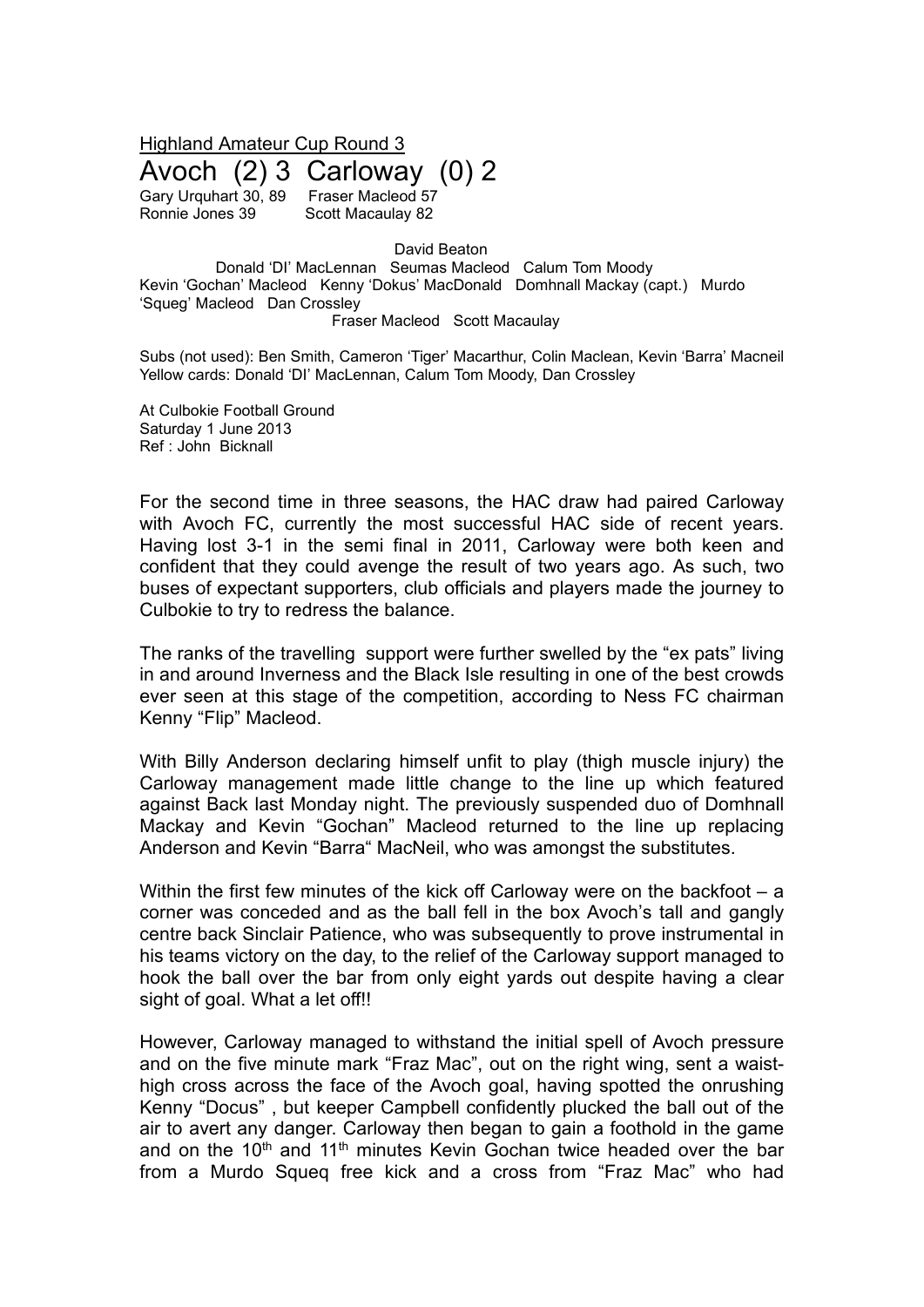dispossessed an Avoch defender outside the eighteen yard box.

In the  $15<sup>th</sup>$  minute Murdo Squeq, out on the left flank 10 yards from the touch line sent an inch perfect pass down the channel between the Avoch right back and his central defensive partner for Scott Macaulay to run onto. Macaulay's power and pace outstripped the Avoch defence, got him to the touchline and into the eighteen yard box but his left foot cross was poor and the ball ricocheted off an Avoch defender, standing in the six yard box, for a corner. From Kenny Docus's weak corner, another corner was won and this time after an aerial scramble the ball landed at Macaulay's feet but his snap shot from 6 yards out hit an onrushing Avoch defender.

Carloway by this time had the upper hand and continued to press forward- a DI Maclennan cross, in the  $22<sup>nd</sup>$  minute, out on the left, just inside the Avoch half found an unmarked "Fraz Mac" at the corner of the 18 yard box but unfortunately his header was weak and it went wide of the left hand post. The Carloway pressure began to mount and on the 25th minute Dan Crossley broke from midfield reached the Avoch 18 yard box and with the goal at his mercy somehow contrived to put the ball too far out of his reach and it ran harmlessly away from him over the touch line. On the 28<sup>th</sup> minute another corner from Carloway resulted in Calum Tom Moody attempting an overhead kick which went wide of the Avoch right hand post.

Having sustained some 25 minutes of Carloway pressure, in the 30<sup>th</sup> minute Avoch got the break of the ball and broke forward. A right foot pass from Patience found Sutherland on the left wing 10 yards from the touchline, he ran with the ball towards the 18 yard box fending off the attentions of DI ,he then turned back dinked the ball two yards into the path of Mark Gair, who with a one touch pass set up Shaun Kerr who shot with his left foot at goal, the ball was expertly blocked by the onrushing Beaton but the subsequent rebound found Gary Urquhart unmarked and with an open goal and from five yards out he slotted the ball into the net and Carloway were behind in a match for the first time this season **(1-0)**

This goal deflated Carloway and rejuvenated Avoch who almost got a second within two minutes of scoring their first when Stuart Kerr turned Moody in the box but despite having a clear view of goal his shot went wide. Although Avoch held the upper hand for the remainder of the first half, Carloway, courtesy of "Fraz Mac", did have two efforts on the Avoch goal in this period but his efforts did not really trouble Campbell in the Avoch goal

Then on the  $40<sup>th</sup>$  minute further disappointment for Carloway as Avoch won a corner, the corner from Carloway's right hand side was driven over with pace and met by Ronnie Jones whose glancing header found the bottom corner to Beaton's left. **(2 -0)**

On the 43rd minute there was more danger for Carloway as an Avoch free kick from the left sailed over the Carloway defence to be met by Stevie Pirie running into the six yard box, at the back post, but fortunately for Carloway his header hit the just underneath the top corner of the post. This turned out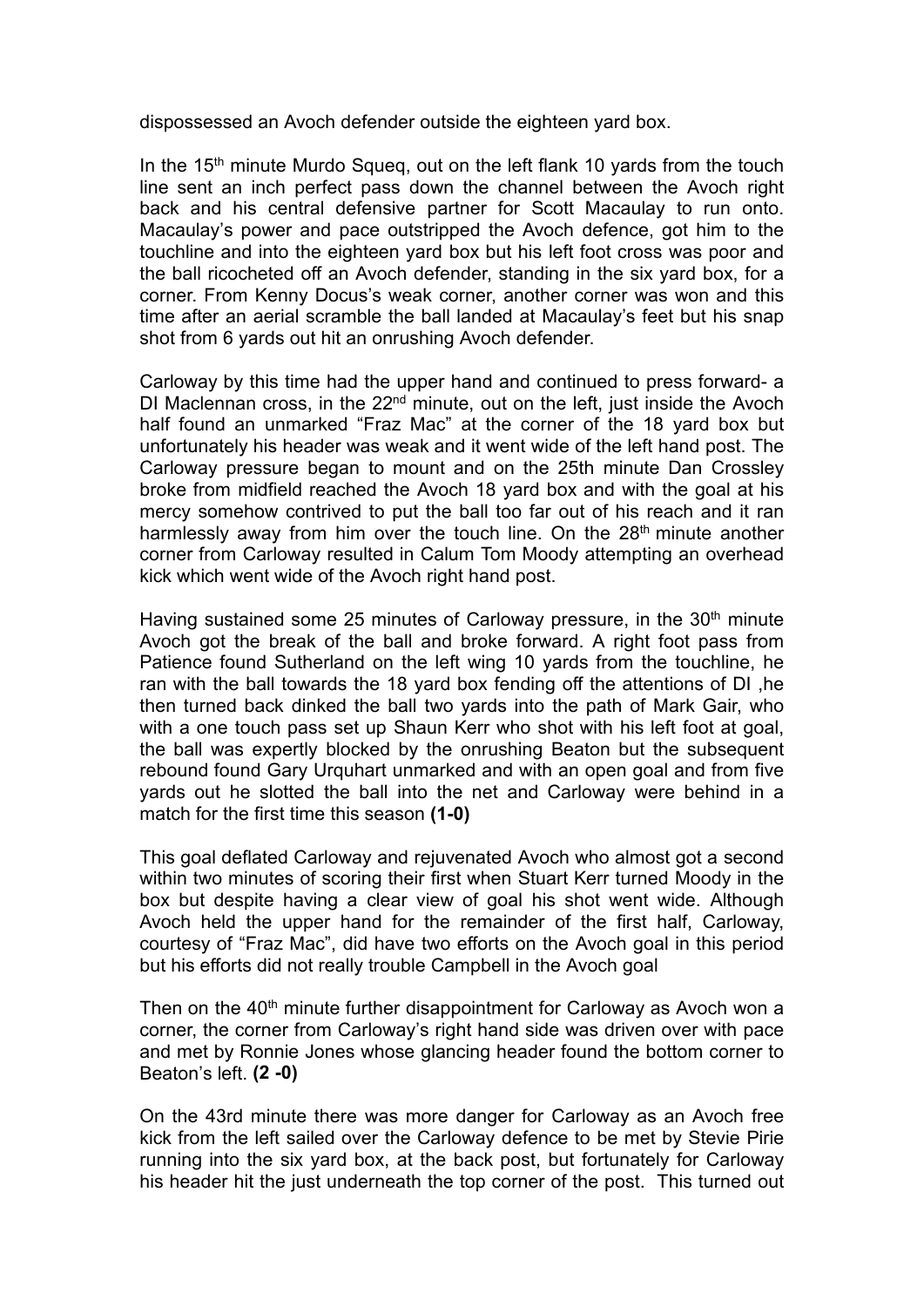to be the only bit of action of note until the referee blew the whistle for half time

## **Half Time Avoch 2 Carloway 0**

After some tentative early exchanges the beginning of the second half Carloway began to gain a foothold and although no clear cut chances were created they began to exert some pressure on the Avoch rearguard and win some corners. In the 50<sup>th</sup> minute a left foot cross from Kenny Docus out on the right had to be cleared for a corner by Paul Gair just when it appeared that the onrushing Fraz Mac was set to score. Then in the  $55<sup>th</sup>$  minute Kenny Docus picked up the ball in midfield ran up the right hand side touchline swung in a right footed cross which "Fraz Mac's" head failed to connect to by the smallest of margins and the ball had to be cleared by Macallister for a corner.

Finally in the  $57<sup>th</sup>$  minute a break for Carloway as Martin Macallister misjudged a pass back to his keeper, the ever alert "Fraz Mac" pounced and thundered the ball past the onrushing Campbell into the Avoch net from 10 yards **(2-1)**

There were further opportunities created in the  $70<sup>th</sup>$  and  $75<sup>th</sup>$  minutes: Calum Tom won a header, knocked it down to Kenny Docus who shot just over from 25 yards out. Then from another Docus cross "Fraz Mac" headed the ball into the path of Crossley who from 18 yards out shot narrowly past the Avoch left hand post.

Carloway continued to press and in the 82nd minute Gochan won the ball in the midfield played it back six yards to Domhnall Mackay who took one touch, picked out "Fraz Mac" (out on the right wing) with an inch perfect forty yard pass just behind the Avoch backline. "Fraz Mac" expertly brought it under control with one touch played it five yards ahead of him, and whilst fending off the attention of two defenders sent a cross over from the right; the ball went past and behind Kenny Docus, standing in the centre on the six yard line ,who attempted a virtually impossible back flick into the net, however the contact was enough to slow the momentum of the ball and it fell in front of the lurking Macaulay, at the back post ,who had the simple job of tapping it into the net from three yards **(2-2)**

Then in the  $89<sup>th</sup>$  minute Avoch won a throw in, five yard from the touchline and the resultant throw in by Wilson, from the left hand side, found Paul Gair on the touchline, he hooked the ball over and it found Gary Urquhart who outjumped Murdo Squeq to put the ball back across the face of the Carloway goal down into Beaton's left hand corner. **(3-2)**

As the Avoch team, to a man, ran towards, not to the Avoch support but the Carloway support to "noise them up" (*repayment for the good natured banter exchanged and the "advice" they had received throughout the game* ) we had the bizarre sight of the Avoch manager, George Patience, running from the far side touchline to the nearside touchline to join his team in celebrating what